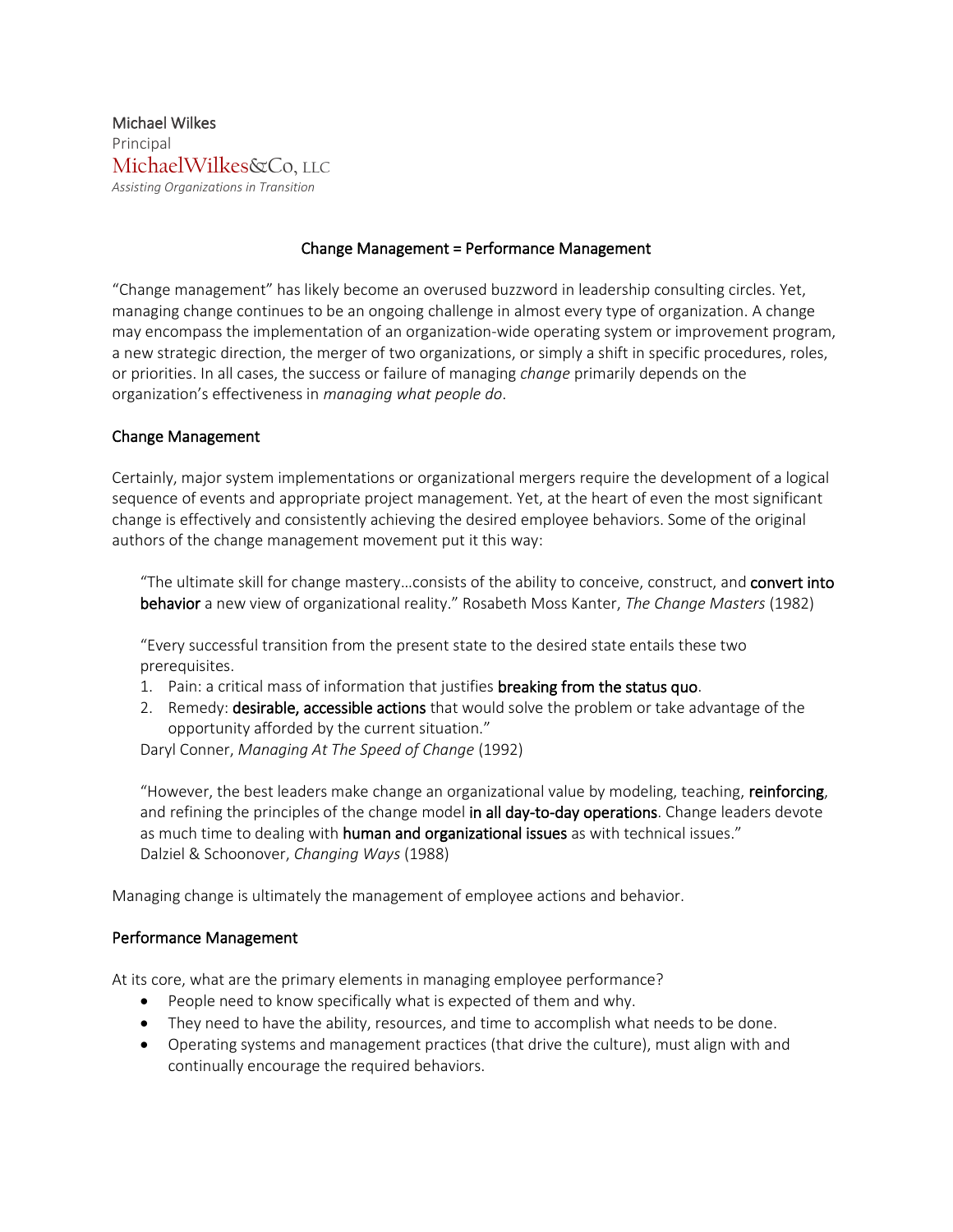*CAUTION:* All too often, leaders equate managing employee performance with an "annual performance review." This evaluation process began decades ago when a system was needed to determine how wage increases should be allocated within a company. By numerically ranking different aspects of performance, the evaluation was designed to force managers to rank employees by their perceived value. It was not designed to improve performance. Over the years, with the advent of Human Resource Management, the process evolved more toward employee development, trying to separate the wage component. Yet, improving performance requires *on-going* communication from management, as well as aligned systems and a supportive culture. This cannot be accomplished with an annual performance review.

Whether integrating a new employee, improving the performance of a current employee, or leading significant organizational change, the basic elements remain the same.

*Clear Expectations:* It is managements responsibility to ensure employees always know what is expected of them and why, and how their function relates to the organization's success. This is also the case when undertaking a major change initiative. Employees must understand *what* specifically needs to change and *why*, as well as what will not change. They need to know how their role is affected by the change, and specifically what behavior needs to change for them. This is the critical first step. Unfortunately, many performance improvement and change initiatives stop here - simply telling people what to do.

*Providing Skills and Time:* Managers must also be sure employees are able to actually do what is expected. Do they possess the appropriate knowledge, skills, and resources to accomplish what needs to be done? If new skills are required, training and/or mentoring will be necessary. *Time* to transition is also essential. New behaviors and skills, focused on new goals, is not accomplished with an on/off switch. There is an awkward, less productive period that must be worked through as employees process, learn, and practice new behaviors. Management must ensure employees have the understanding, the skills, and are given time to transition.

*Supportive Culture:* "How we do things around here," is also known as an organization's culture. Current operating systems along with management practices and values are primary factors in establishing the culture. If real change is expected, these systems and practices must also change to reinforce the required new behaviors. Unknowingly, the culture that management perpetuates often reinforces the wrong behaviors. When a manager becomes aware of an employee's inadequate performance, they tend to look at what happened *before* the occurrence. The reaction may be, "I don't understand, I've repeatedly told him what needs to change." Or, "She completed the training course – doesn't she get it?" Managing change or improvement, means changing behavior. Simply telling or training someone what they should or shouldn't do is only the first part of the equation. The other essential ingredient for changing behavior is the consistent reinforcement *after* someone's actions.

For example, a current change initiative may require the implementation of customer service training to strategically increase customer ratings. Service representatives are trained to be more courteous, systematic, and patient with customers. But once they are out of the classroom, they return to financial incentives given to them for efficiency and fast turnover of customer calls. Their manager is still incented for efficiency of the entire service team. Customer service reps are told and trained to do one thing, but the management systems and culture reinforces something else.